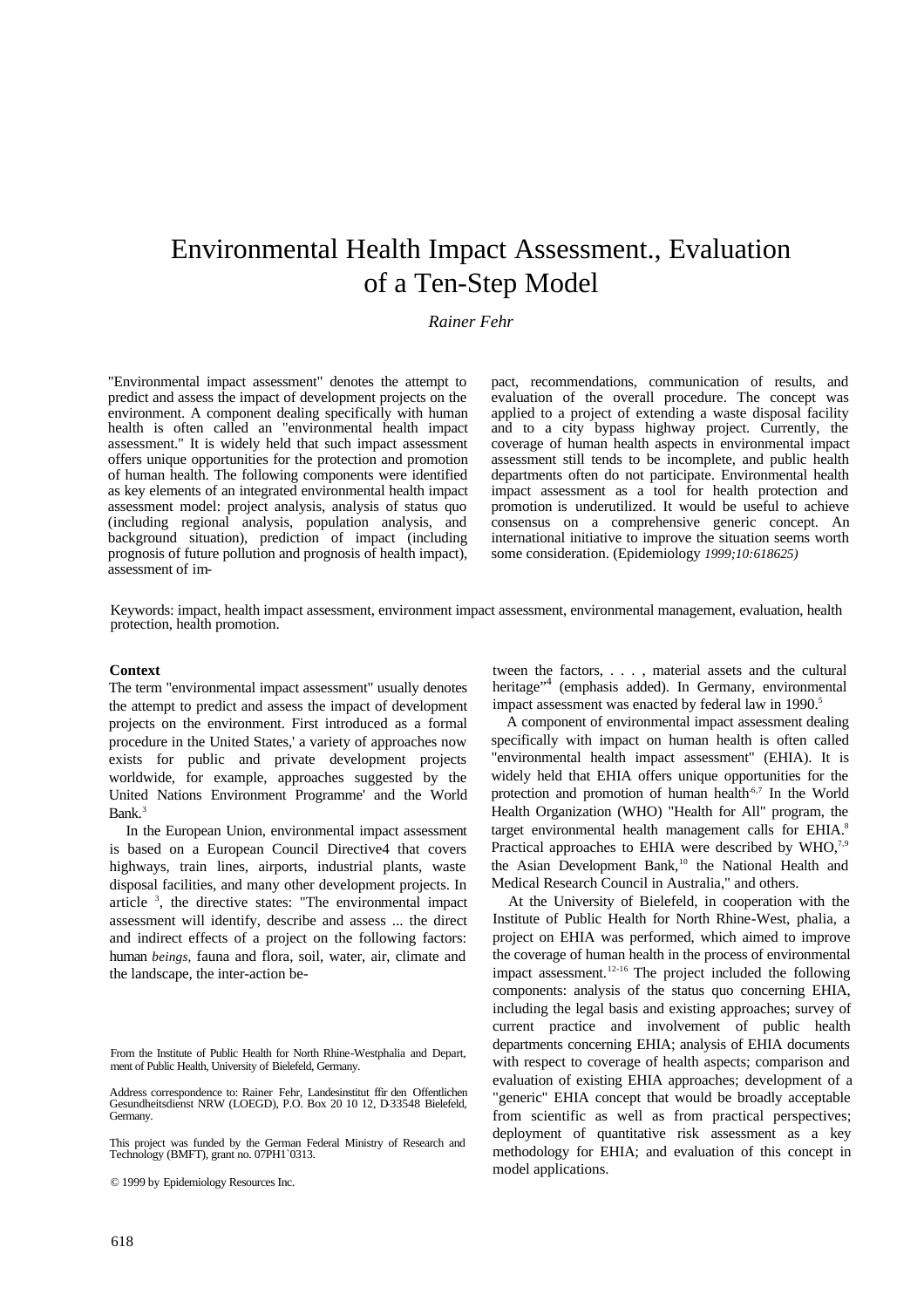This paper summarizes selected project results. In particular, it describes the ten-step EHIA model, pres synopsis of the outcome of two major field applications, and presents selected conclusions.

# **Current Situation**

As a foundation for an integrated concept, a number of existing approaches were identified, including "health and safety component of environmental impact assessment,"7

"environmental and health impact assessment," <sup>9</sup> "baseline risk assessment,"<sup>17</sup> "effectvoorspelling" and "gezondheitseffectrapportage" in The Netherlands,"<sup>18</sup> "health aspects of environmental impact assessment" in Canada,<sup>19,20</sup> "Public Health assessment,"<sup>21</sup> "health risk assessment,"<sup>22</sup> the Australian "environmental and health impact assessment,"<sup>11</sup> and New Zealand's "health impact assessment."<sup>23</sup>

The list includes prospective impact assessment in the stricter sense, for example, the approaches of WHO-Europe<sup>7</sup> and the Australian approach, $11$  as well as generic quantitative risk assessment, such as the approaches of the U.S. Environmental Protection Agency<sup>17</sup> and the Agency for Toxic Substances and Disease Registry.<sup>21</sup> The approach<sup>22</sup> of the California Air Pollution Control Officers Association seems to be unique in applying quantitative risk assessment prospectively to development projects.<sup>24</sup>

The current EHIA situation in Germany was examined by means of document analysis and postal survey. In an existing collection of environmental impact assessment documents, all documents dealing either with transportation or waste disposal projects were analyzed.<sup>25,26</sup> This set contained 51 EIA documents concerning transportation, including 46 highway projects and 5 rail projects, as well as 20 documents concerning waste disposal, including 8 dump site projects, 10 incinerator projects, and 2 recycling plants. The document analysis was performed as a screening version for all documents and then as an in-depth version for a subset of documents. The screening analysis found limited or missing coverage of human health aspects in the majority of documents. The in-depth analysis confirmed a lack of systematic approaches. In summary, the coverage of human health aspects in the documents tended to be highly incomplete.

To investigate the involvement of the Public Health Service in prospective impact assessment, a survey was performed covering the local health departments in the state of North Rhine-Westphalia.<sup>13</sup> From the total of 54 local departments, 46 (85%) responded to a questionnaire survey. Three years after environmental impact assessment enactment in Germany, 41% of the departments had never participated in this procedure. The health departments were also asked about access to data regarding exposures and health effects. Whereas data on exposures to chemicals seemed often available, data on other exposures, for example, noise, and also on health effects were mostly missing. The need to receive EHIA training was widely accepted. Ninety-one per cent of the



FIGURE 1. Environmental health impact assessment: tenstep model approach.

health departments expressed the need for training, especially in methods (87%), procedures (67%), and tools  $(63\%)$ 

In summary, the survey showed the Public Health Service to be highly motivated to engage in EHIA. At the same time, because of the inherent complexity of EHIA, the survey demonstrated the need to provide guidance. The demand of a feasible procedure for inclusion into the "tool box" of local health departments became obvious and triggered the refinement of the integrated EHIA approach.

# **Integrated EHIA Approach**

The following components were identified as key elements of an integrated EHIA model: (1) analysis of status quo, (2) prediction of impact, and (3) assessment of impact. In addition, there is a need for communication of the results and for evaluation of the overall procedure. On the basis of elements of several of the approaches mentioned above, a "generic" EHIA concept was designed.<sup>12,13</sup> With appropriate adjustments both for specific project types and to local situations, this concept is meant to be applicable to a wide range of development projects.

The model consists of 10 steps (Figure l), which build on each other. Project analysis is expected to cover both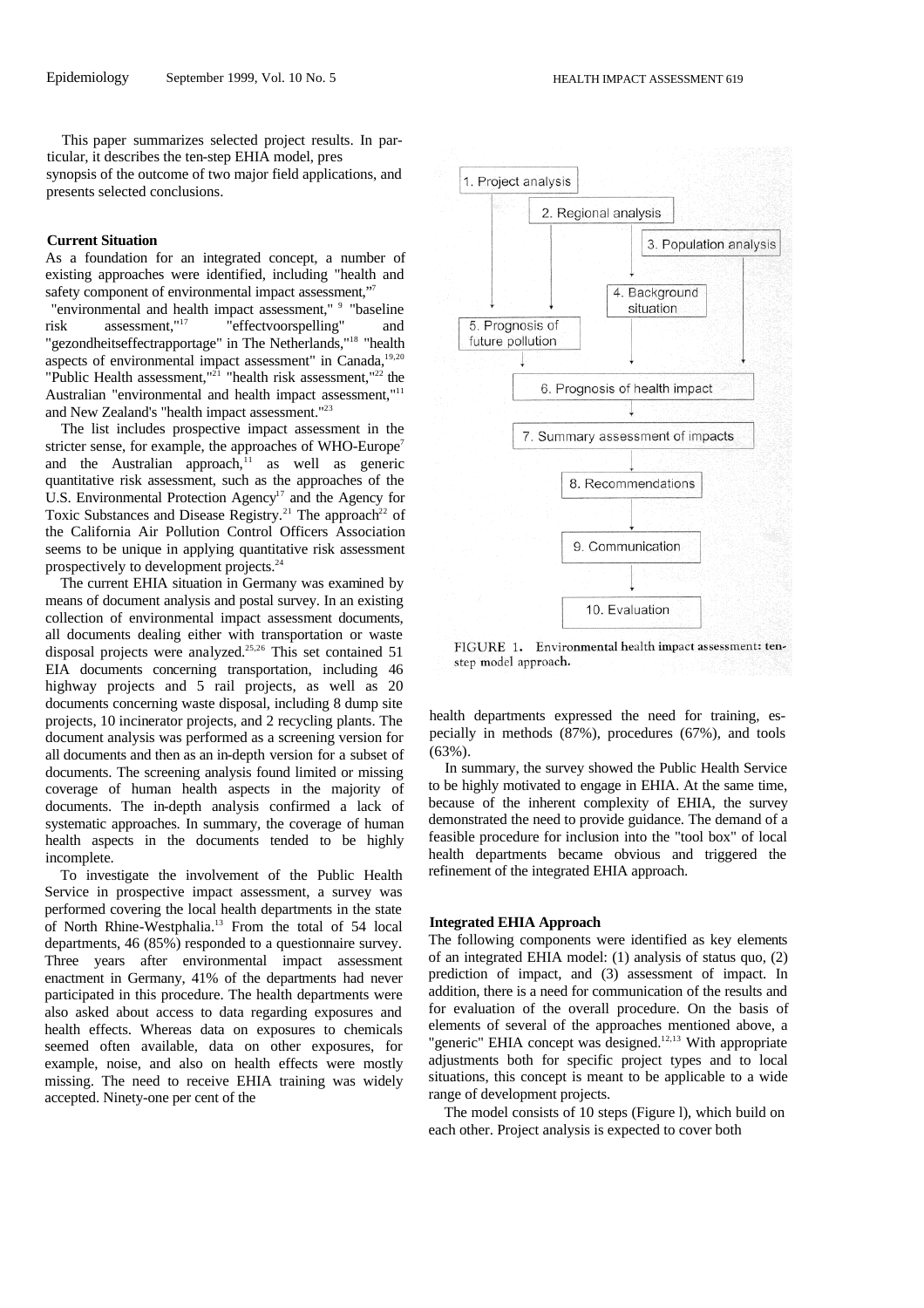|                                                                                                                                                                              | <b>Extension of Waste Disposal Site</b>                                                                                                                                                                                                                                                                                                                   | City Bypass Road                                                                                                                                                                                                                                                                                                                         |
|------------------------------------------------------------------------------------------------------------------------------------------------------------------------------|-----------------------------------------------------------------------------------------------------------------------------------------------------------------------------------------------------------------------------------------------------------------------------------------------------------------------------------------------------------|------------------------------------------------------------------------------------------------------------------------------------------------------------------------------------------------------------------------------------------------------------------------------------------------------------------------------------------|
| 1. Project analysis<br>• Project specification in qualitative<br>and quantitative terms<br>• Expected emission of chemicals,<br>odors, noise, microbes, and<br>other hazards | Additional waste disposal area of 16.9<br>hectares annually to receive 240,000<br>tons<br>Complex physicochemical processes<br>within waste site<br>Discharge of ases, fluids, dust,<br>microbes, an fungi<br>Stack emission of inorganic and organic<br>chemicals<br>(Un-)treated leachate<br>Truck-related emissions, including<br>noise, injury hazard | PPlanned city bypass road: seven routing variants<br>(length of $6,163-6,628$ m), daily traffic flow of<br>10,000-28,000 vehicles<br><b>PAnticipated relief function of inner-city areas</b><br><b>PE</b> mission of benzene, soot, $N02$ , CO, etc.<br><b>PE</b> mission of noise and vibrations<br>PInjury hazard from traffic crashes |
| 2. Regional analysis Physiogeography,<br>natural features Anthropogenic<br>features, land use Study area(s)                                                                  | Rural county of Hildesheim<br>Four villages in the vicinity of waste Rhinelands<br>disposal site<br>Study area: hilly profile; dominant<br>land use: agriculture; federal highway<br>(Autobahn) crossing the study area                                                                                                                                   | PCity in the Northwestern part of the<br><b>P</b> Study area A: mixture of agricultural use and<br>residential area<br><b>P</b> Study area B: inner-city area, to be partially<br>relieved from current traffic                                                                                                                          |

**TABLE 1. Steps 1 and 2 of the Ten-Step Environmental Health Impact Asses sment, Illustrated by Two Applications**

 $N_2$  = nitrogen dioxide; CO, carbon monoxide.

normal operation and accidental releases and aims at the characterization of expected hazards, including acute toxicity and carcinogenicity. Regional analysis refers to physiogeography, meteorology, natural features, and land use and includes a definition of the study area for further investigation. The population is described by size, age, gender, health status, and behavioral patterns, for example, food consumption patterns and hobby activities. In step 4, the background situation is characterized on the basis of the preceding three steps and on environmental monitoring of existing pollution.

Using analogies and dispersion modeling, the next step refers to prognosis of future pollution, including air, surface and ground water, soil, flora, and fauna. On this basis, prediction of health impacts is attempted. Obviously, this step (step 6) is a key component of the whole procedure. It consists of three interrelated components. First, there is a qualitative assessment of changes concerning neighborhood features and quality of life as well as citizen concerns. In accordance with common scientific reasoning, a distinction is then made between agents for which a "threshold" of exposure can be defined vs other agents without this feature. Second, for threshold agents, predicted levels of chemical pollution and intensities of other agents, such as noise, are being compared to appropriate (for example, medium-specific) limit values. For these agents, the assessment is implied in the comparison of the predicted values vs limit values. As a third component, for nonthreshold agents, especially carcinogens, quantitative risk assessment is necessary, including all relevant pathways and agents. In addition to the quantitative estimate of risk, decisions are needed on "acceptable additional risk." A commonly used level is a risk of  $10^{-5}$ , ie, one additional lifetime cancer case per 100,000 persons exposed. In the next step, a summary assessment of the predicted health impacts is given.

On the basis of all the information of the preceding steps, recommendations are given concerning planning

alternatives, emission control, monitoring, public information, postproject analysis, etc. Considering the complexity of the overall procedure, the numerous details of the methods and the range of assumptions involved, it is no easy task to communicate the results. EHIA demands special efforts to communicate the underlying assumptions, the resulting predictions, and the assessments correctly and efficiently to all parties involved, including planners, decision makers, and the public at large. Risk comparisons and visualization methods may be helpful in this respect. Whenever one of the project alternatives that were scrutinized by EHIA is actually put into reality, the opportunity arises to evaluate EHIA methods and assumptions. This can be done by comparing the predicted impact to the actual situation, for example, by establishing specific monitoring procedures and continually evaluating the state of the environment as well as human exposures and health outcomes.

### **Field Applications**

The ten-step model described above was first applied to the enlargement of an existing waste disposal facility in Lower Saxony. Another model application refers to a highway planned in the City of Krefeld, North RhineWestphalia.

Regarding the planned extension of a nontoxic waste disposal site, 27 a task force on EHIA was formed, and the ten-step EHIA model approach was applied. Selected results of the first four EHIA steps are summarized in Tables 1 and 2. Even in the "common," nontoxic waste disposal site, complex physicochemical processes take place, depending on the waste composition, including solubility and volatility of components, on humidity, acidity, and temperature. These processes last for long time spans (decades) beyond the filling phase of the disposal site. They strongly change over time and involve discharges of gases, dust, microbial contamination, and fluids (leachate). In the typical case, gases are col-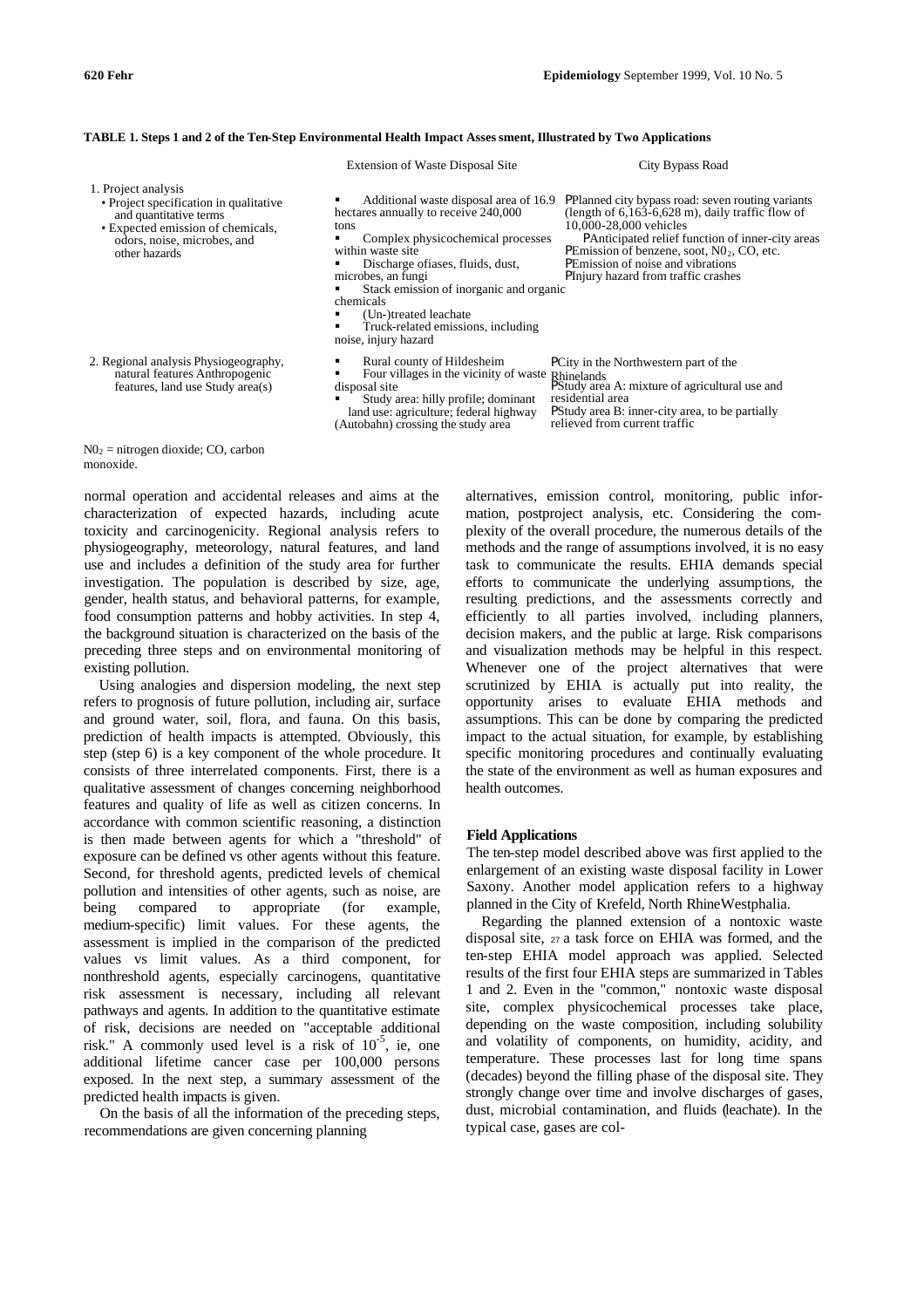# **TABLE** 2. Steps 3 and 4 of the Ten-Step Environmental Health Impact Assessment, Illustrated by Two Applications

### Extension of Waste Disposal Site City Bypass Road

- 3. Population analysis
- ß Size, composition
- Health status
- ß Behavioral patterns
- 4. Background situation
- ßEnvironmental monitoring
- Existing pollution
- **Identification of additional data** needs
- ß County population: 287,000
- ß Study area population: 5,863
- ß Vulnerable populations, indicated by two hospitals, four nursery schools ( $N = 144$ ), three schools ( $N = 388$ ), and playgrounds and sportsfields
- Local food production, including gardening, fishing
- ß Existing waste disposal site located on a hill, with one of the villages located downhill
- ß Treated leachate currently discharged into creek that crosses a village and is tributary to river used for fishing
- ß Elevated lead concentration in river sediment, probably from mining in the Han mountains
- ß 14 documented sites of contaminated soil in the area No indication of existing<br>relevant emissions, no outdoor air. rent emissions,

- 
- City population: 248,000<br>■ In addition to vulnerable populations documented in the environmental impact assessment, a senior citizen home was identified
- ß Traffic-related injuries in 1994: 66 cases in study area  $\overrightarrow{A}$  and 65 cases in study area B, including 1 fatal case in each area
- ß Emission from vehicles using the existing roads
- ß Long-distance transmission from residential and industrial sources, including
- chemical industry and energy production ß In study area B: several industrial
- emission sources ß Telemetric outdoor air measurement
- station of statewide 'TEMES" system Existing noise levels (day/night) according
- to noise control program (1992): elevated noise levels in several parts of study area B

lected and incinerated, resulting in stack emissions composed of a variety of inorganic and (chlorinated) organic compounds. In addition, trucks delivering waste will travel to and from the waste disposal site, so traffic emissions (chemicals and noise), and traffic-related injuries also need to be considered.

The second EHIA application reported here refers to a planned major bypass road in the City of Krefeld.<sup>2</sup> Because of a long-standing problem of traffic congestion within inner-city areas of Krefeld, plans were made to build a bypass road, relieving inner-city areas partially from traffic flows. The environmental impact assessment procedure for the bypass road took six different routes into consideration. Changes of traffic flow had been computed using two different planning scenarios, the first of which implied constant numbers of employees in the area, whereas the second scenario implied slightly increased numbers in future years. The environmental impact assessment had led to the recommendation of one specific route alternative (variant No. 6).

For the EHIA, we selected two of the route variants and added the "null" variant, *ie,* the option to build no additional city bypass road at all. These three variants were studied in both study area A, *ie,* the area potentially

impacted by the new bypass road, and study area B, *ie,* the area potentially relieved from traffic. In both study areas, receptor points were defined for each routing variant. Selected results of the first four steps of EHIA for this project are summarized in Tables 1 and 2, in a parallel way to those of the waste disposal project.

Results concerning the predicted changes of pollution levels and the health impacts are shown for both projects in Tables 3 and 4. For the extension of the waste disposal site, the prognosis of future pollution levels was based on extrapolations of measurements of current emissions from existing disposal fields, supplemented by data from the technical literature. "Receptor points" corresponding to the four villages in the study area were defined, and dilution factors were obtained from modeling results performed by an outside agency (TOV Hannover Sachsen, using the Miktoskaliges Klima- und Ausbreitungsmodell (Microscale Climate and Dispersion Model). For all receptor points, the predicted air concentrations were below recognized limit values. It was calculated, however, that in a neighborhood close to the waste disposal site, 1,1-dichloroethane concentrations and hydrogen sulfide concentrations would surpass current limit values. Although these concentrations would

# TABLE 3. Step 5 of the Ten-Step Environmental Health Impact Assessment, Illustrated by Two Applications

# Extension of Waste Disposal Site City Bypass Road

- 5. Prognosis of future pollution levels
- **•** Prognosis of chemical and physical agents
- ß Coverage of environmental media and food chain, where indicated
- **Gas discharges: selection of inorganic** and organic chemicals, including a total of eight carcinogens ß Model-based estimation of dilution
- factors\* for four receptor points
- ß Noise from trucks delivering waste (assessed for 12 places): additional 3.2 db (A) in 1 place (nonresidential neighborhood); <1.6 db (A) in all other places

- Outdoor air concentrations predicted by different models in densely built-up vs other areas
- Additional chemical pollution in study are small for benzene and soot, large for NO2 in some places
- Reduction of chemical pollution in study area B: <5% in most places
- Prognosis of elevated night noise levels for residential areas

 $NO<sub>2</sub> = nitrogen dioxide.$ 

\* Modeling performed byTÜV Hannover Sachsen.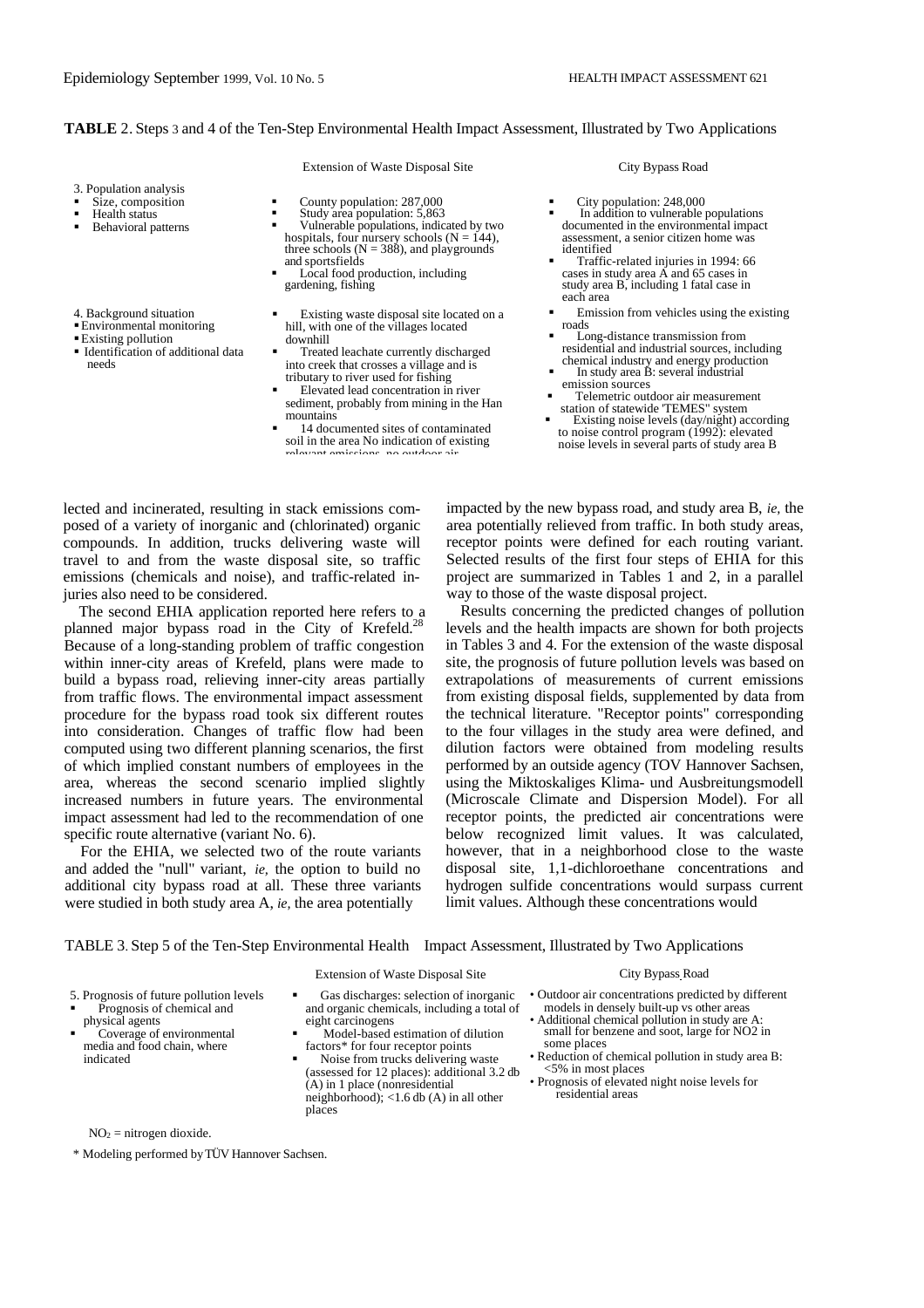### **TABLE 4. Step 6 of the Ten-Step Environmental Health Impact Assessment, Illustrated by Two Applications**

|                                                                                                                                                                                                                          | <b>Extension of Waste Disposal Site</b>                                                                                                                                                                                                                                                                                                                                            | City Bypass Road                                                                                                                                                                                                                                                                                           |
|--------------------------------------------------------------------------------------------------------------------------------------------------------------------------------------------------------------------------|------------------------------------------------------------------------------------------------------------------------------------------------------------------------------------------------------------------------------------------------------------------------------------------------------------------------------------------------------------------------------------|------------------------------------------------------------------------------------------------------------------------------------------------------------------------------------------------------------------------------------------------------------------------------------------------------------|
| 6. Prognosis of health impact<br>(a) Comparison with media-specific<br>limit values<br>• Comparison of ambient<br>concentrations of chemicals<br>with limit values<br>• Comparison of other hazards<br>with limit values | Predicted air pollutant concentrations<br>for all receptor points (ie, villages) below<br>available limit values<br>Leachate containing a variety of toxic<br>substances, underlining the need of<br>efficient purification and continuous<br>control<br>Additional noise burden insignificant<br>in residential areas                                                             | Using the least favorable receptor<br>point for each route variant<br>Predicted concentrations below<br>legally binding limit values<br>Increased noise exposures of<br>residential areas in study area A,<br>including senior citizens' home<br>Potential moderate noise reduction in<br>study area B     |
| (b) Quantitative risk assessment<br>(QRA)<br>QRA for carcinogens,<br>including all relevant pathways<br>and chemicals                                                                                                    | Pathways: air, soil, dermal exposure,<br>meat, milk, water, fish<br>Individual additional lifetime cancer<br>risks: maximum risk $1.3 \times 10^{\circ}$ for air<br>pathway in one village, all other risks <1 x<br>10-6 per pathway<br>Estimated cancer burden of $< 0.01$<br>additional cancer cases in the study area<br>during "active" period of disposal site (70)<br>vears) | Simplified risk assessment,<br>restricted to air pathway and two<br>carcinogens (benzene, Diesel soot)<br>Four receptor points (three in study<br>area A, one in study area B)<br>No noticeable increase in cancer risk<br>in study area A<br>Potential slight reduction of cancer<br>risk in study area B |

not lead to significant exposure of the resident population, the finding may be relevant for waste disposal workers. The leachate was found to contain a variety of toxic substances, thus underlining the need for efficient purification and continuous control. Traffic noise levels were predicted to increase by 3.2 dB(A) in one place and  $\langle$ 1.6 dB(A) in several other places.

Concerning the prognosis of impacts, a qualitative assessment was prepared in close cooperation with the local health department, medical practitioners, and local citizens and included concerns about odors as well as a loss of recreational functions. Because of compliance of predicted environmental burdens with relevant limit values, specific negative health effects from threshold agents were not expected to take place.

As for carcinogenic effects, a quantitative risk assessment based on the following eight chemicals was performed: benzo(a)pyrene, benzene, dichloromethane, trichloromethane, dioxins (toxic equivalents), ethylene trichloride, ethylene tetrachloride, and vinyl chloride. Using the Health Risk Assessment computer program," the exposure analysis was based on a wide range of pathways, including air, soil, skin, meat, milk, water, and fish, and calculated individual cancer risk for 70 years of exposure, as well as cancer burdens of the four villages. In this analysis, maximum emission of burned gas over the whole study period was assumed, although in reality the true level of emission is lower for much of the time. Under these health,conservative assumptions, for the study area, the additional cancer burden caused by the waste site emissions over a 70-year operational period was calculated to be below 0.01 additional cases. The estimates of the additional lifetime cancer risks in the four villages are shown in Fig. 2.

Similarly, the change of pollution levels and the resulting health impacts were predicted for the city bypass road project in Krefeld (Tables 3 and 4). Outdoor air concentrations were predicted using the appropriate

models for densely built-up areas (SR1,92 model29 ) and for other areas (MI-uS-92 mode110 ). Detailed examination was performed for five receptor points, ie, two in study area A and three in study area B, including the prognosis of carbon monoxide, benzene, nitrogen dioxide, lead, sulfur dioxide, and diesel soot as a function of estimated future traffic flows. According to the models used, the predicted additional burden of pollutants in study area A is small or even unnoticeable, except for nitrogen dioxide, which would increase by about 5070% at the receptor points. For both routing alternatives that were studied in detail, the benzene and diesel soot concentrations at the most unfavorable receptor points were predicted to be 60% and 230% higher than the recommended values, respectively.<sup>31</sup> Concerning study area B, the predicted reductions were mostly smaller



FIGURE 2. Waste disposal site extension project; estimates of additional lifetime cancer risks in four villages, by pathway. Numbers on the vertical axis are the estimates of additional lifetime cancer risks, by village and pathway.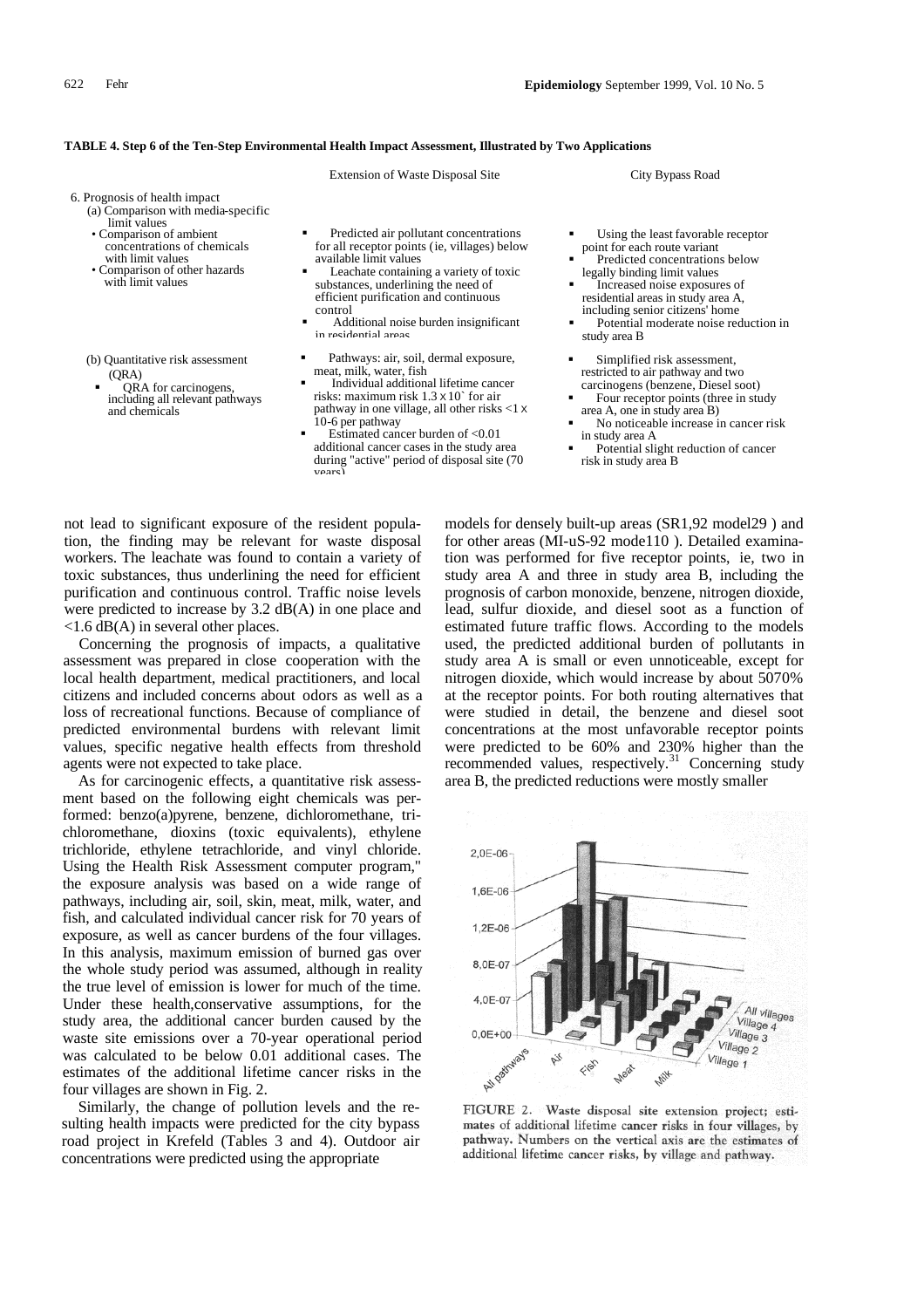than 5%, and very little difference between route variants 1 and 6 was found in this respect.

Concerning the noise impact of the various bypass road options, variant 6 affects longer stretches of (planned) residential area and areas of higher population density.

In both model applications, the prediction of future exposures turned out to be the hardest part of the exercise. In the study concerning the waste disposal site, it was necessary, for example, to estimate the fractions of diet produced at home. A smallscale survey showed these fractions to vary considerably. For example, the fraction of eggs produced on site ranged from 10 to 100%, and the fraction of meat varied between 10 and 30%. For risk analysis, the individual estimates were averaged. Another important source of uncertainty refers to the long-range prediction of discharge from the waste disposal site. Although it is known that there will be considerable decreases of gas and leachate emissions after initial peaks, the expected maxima were applied to establish a safety margin. As a consequence, true exposures may be about 45% lower than in our model. On the other hand, by limiting our analysis to the eight carcinogens listed above, we incur a chance of underestimation, although there is no evidence that inclusion of additional carcinogens would have changed the result significantly. Similar reasoning holds for the bypass road project. Methods to handle uncertainty as well as true variation more adequately and to produce interval estimates were not available to us at the time when these analyses were done.

On the basis of the predictions outlined above, both EHIAs included a number of recommendations. Concerning the extension of the waste disposal site, the recommendations can be summarized as follows. (1) As for emission and exposure reduction, inactive surface areas of the disposal site should be sealed as early as possible. An existing water well in close downhill vicinity of the disposal site should be closed, except for groundwater monitoring. Because of current high levels of noise exposure in several parts of the study area, traffic noise control measures should be considered, even without the extension of the disposal site. (2) Monitoring measures should include the amounts and concentrations of gaseous dumpsite emissions; of leachate, treated wastewater, and creek water; and of the health status of village population and dumpsite workers. In addition, and independent from the project under study, existing contaminate0 sites in the study area containing galvanic sludges should be examined in detail. (3) Finally, there should be increased transparency on all emissions, including periods of temporary malfunction of the incinerator or of the leachate treatment plant.

Concerning the city bypass road project, recommendations included the following items. (1) More consideration should be given to the "null" variant. The environmental impact assessment should be extended in this respect. (2) Variant 6, which was favored by environmental impact assessment, should be abandoned, because a relatively large population would negatively be

affected, especially by noise exposure. (3) In addition to the impact of changes of traffic flows, the impact of noise control measures should be modeled prospectively to improve the basis for decision making. (4) If any bypass variant were actually to be built, monitoring measures should be implemented.

# **Study Results and Conclusions**

The two applications presented in the previous section illustrate features of EHIA, including problems and limitations. EHIA can refer to an "isolated" project, which will either be implemented or not, as in the first application described above. In this case, the examination of other siting options, of alternative waste disposal procedures, and of waste reduction measures was excluded. Accordingly, there was only one study area, restricted to the environs of the site under examination. Alternatively, EHIA can refer to a set of project alternatives. For the second application described above, six alternate bypass routes were under discussion. Because of an anticipated relief function for inner-city areas, it was necessary to define two study areas: one of these had to be considered because of potential negative impact from the new bypass road, and the other area with respect to potential relief effects. Obviously, the scope of project alternatives to be studied will have implications for the definition of study areas.

Likewise, the range of hazards to be studied needs careful consideration. For a traffic project, the minimum list includes chemical air pollution, traffic noise, and injury hazard from traffic crashes. For a waste disposal project, the spectrum of relevant air pollution components includes gases, fluids, dust, microbes, and fungi. In addition, because of waste delivery, the problem of traffic exhaust, noise, and injury hazard arises here, too. The emissions from waste disposal sites differ from traffic emissions in several respects. Whereas vehicle emissions and their determinant parameters, such as traffic flow, engine technology, and catalytic converters are largely known, there is more uncertainty concerning waste site emissions, especially in future decades and beyond. Long-term predictions of waste disposal sites would need to cover a century and more; this is a problem, because disposal sites of current type were not introduced until about 20 years ago, which implies insufficient time for long-term observations.

Adequate modeling of pollutant dispersion and of human exposures will often require interdisciplinary cooperation. There is limited availability of multimedia exposure modeling procedures. Required input data, such as data on local food production, etc, may lack reliability or may be unavailable altogether.

In our field applications, the ten-step EHIA model approach was found to work. Positive responses were received especially from local health departments. The ten-step approach was formally approved and recommended by the German Conference of State Health Ministers.

Currently, however, the coverage of human health aspects in environmental impact assessment still tends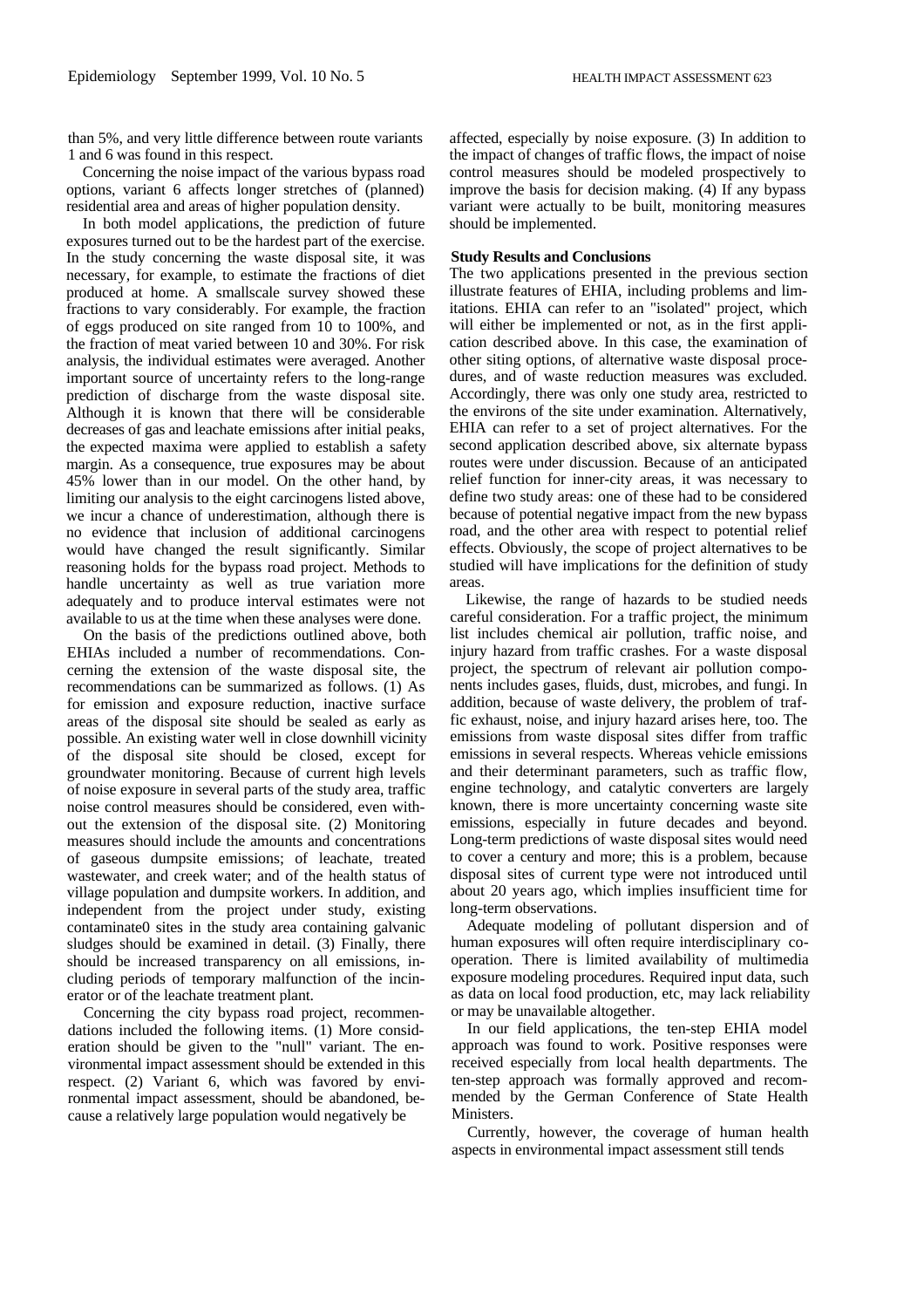to be incomplete. Possible reasons include the following: complexity of the task of prospective impact assessment; insufficient provision of specific methods, tools, and instruments; inadequate access to data that are both current and reliable; and lack of systematic evaluation of EHIA applications.

TO date, public health departments often seem to be left out of participation, especially from the initial "scoping" step, which is of crucial importance for the whole EHIA procedure. Despite the difficulties mentioned above, public health departments were found to be willing to participate in EHIAs, and they strongly expressed their training needs.

For most of the ten procedural steps described above, there is a range of information tools and resources, such as inquiry systems or exposure-modeling programs that can facilitate practical work.` The feasibility of EHIA is likely to be increased by identifying, adjusting, and evaluating such tools and then providing an adequate selection, for example, as components of environmental health information workstations.

# **Perspectives**

Prospective health impact assessment cuts across several disciplines, combining elements of epidemiology, toxicology, mathematical modeling, and quantitative risk assessment. It is difficult to properly assess the value of EHIA for health protection and promotion yet, while avoiding pitfalls of both overestimation and underestimation of the value of EHIA. As a rule, the prediction of health impact will tend to be incomplete, and the assessment of the predicted impacts by necessity implies subjective decisions. In addition, it may be difficult to successfully introduce the EHIA results into the process of decision making where many other aspects (for example, economic considerations) also call for attention. On the other hand, there is a chance of underestimating the role of EHIA, because the very existence of this procedure may already exert influence on decision makers. These opportunities for health protection and promotion offered by prospective impact assessment seem to be underutilized.

EHIA, by its scope and nature, depends on efficient interdisciplinary cooperation. Epidemiologic skills are essential for the completion of steps 3, 4, 6, and 10. The analysis of the background situation (step 4) is similar to a standard community diagnosis, and the impact prognosis (step 6) relies heavily on epidemiologic input, especially for exposure estimation. Step 10, where feasible, draws on epiderniologic techniques developed for program evaluation. Still other steps of the procedure, such as the weighing of evidence in steps 7 and 8 and appropriate communication with decision makers and the public (step 9), may benefit from the experience of professional epidemiologists.

The results of this project lead to the following conclusions. For the sake of improved feasibility, the overall EHIA procedure needs to be broken down into manageable components. It would be useful to achieve consen-

sus on a coherent concept of comprehensive EHIA. On the basis of such a generic EHIA concept, specific standards and recommendations for each type of development project are desirable, for example, concerning highway projects, waste disposal projects, etc. Specific recommendations are particularly needed for the scope of noxious agents to be covered in EHIA. To reduce current problems related to (health) data access, the existing systems of surveillance and health reporting could be improved. Health departments should regularly be involved in the scoping and, if necessary, in the subsequent complete EHIA procedure. To handle uncertainty and true variation of parameters (for example, concerning exposure assessment) more adequately, new approaches of probabilistic modeling should be explored.

For gradual improvement of current approaches, EHIAs need to be systematically evaluated, including postproject analysis. There is a need to develop specific EHIA training programs to exchange theoretical concepts and to accumulate practical experience.

An international initiative to improve the situation seems worth some consideration. A collaborative project on EHIA might deal with the following topics:

- Status quo analysis, concerning EHIA needs, legal frameworks, and existing approaches;
- Development of an assessment concept, covering both health risks and health benefits;
- Recommendations concerning a standard procedure, quality criteria, and evaluation strategies;
- Development of specific tools and resources, including software and databases; and
- Provision of dedicated EHIA training programs.

### **References**

- 1. National Environmental Policy Act, 1.1.1970, 42 USC 4321; 40 CFR
- 1500.1 (1970). 2. United Nations Environment Programme. Consultative expert group meeting on Environmental Impact Assessment. Environmental Economics Series, Paper No. 7. New York: United Nations, 1993.
- 3. World Bank. Environmental Assessment Sourcebook. vols. I-III. Environment Department. Washington DC: World Bank Technical Paper Nos. 139, 140, and 154, 1991.
- 4. Council of the European Communities. Council Directive of 27 June 1985 on the Assessment of the Effects of Certain Public and Private Projects on the Environment (85/337/EEC). Official J. of the Europ. Communities No. L 175140, 5 July 1985.
- 5. Bundesregierung. Gesetz zur Umsetzung der Richtlinie des Rates vom 27 Juni
- 1985 iiber die Umweltvertrdglichkeitspriifung bei hestirrunten dffentlichen und privaten Projekten (851337JEW0), [Federal German Government. Act on Implementation of the European Council Directive of 27 June 1985 on the Assessment of the Effects of Certain Public and Private Projects on the Environment (851337JEEQ. Bundesgesetzblatt, Teil 1, No. 6, 20 February 1990.
- 6. World Health Organization. Health for All (HFA) Program (Eighth General Programme of Work, covering the period 1990-1995). HFA Series, No.10, 1987.
- 7. World Health Organization (WHO)-Europe. Health and Safety Component of Environmental Impact Assessment (Report of a WHO meeting). Envi-ronmental Health Series, No. 15. Copenhagen: WHO-Europe, 1987.
- 8. World Health Organization (WHO).Europe. Targets for Health for All: the Health Policy for Europe. European Health for All series, No. 4. Copenha-gen: WHO-Europe, 1993.
- 9. World Health Organization (WHO),Europe and Centre for Environmental
- Management and Planning (CEMP). Environmental and Health Impact Assessment of Development Projects. London: Elsevier Applied Science, 1992.  $10^{\circ}$  Asian Development Bank ( $\Delta$ DR). Guidelines for the Health Impact Assess-